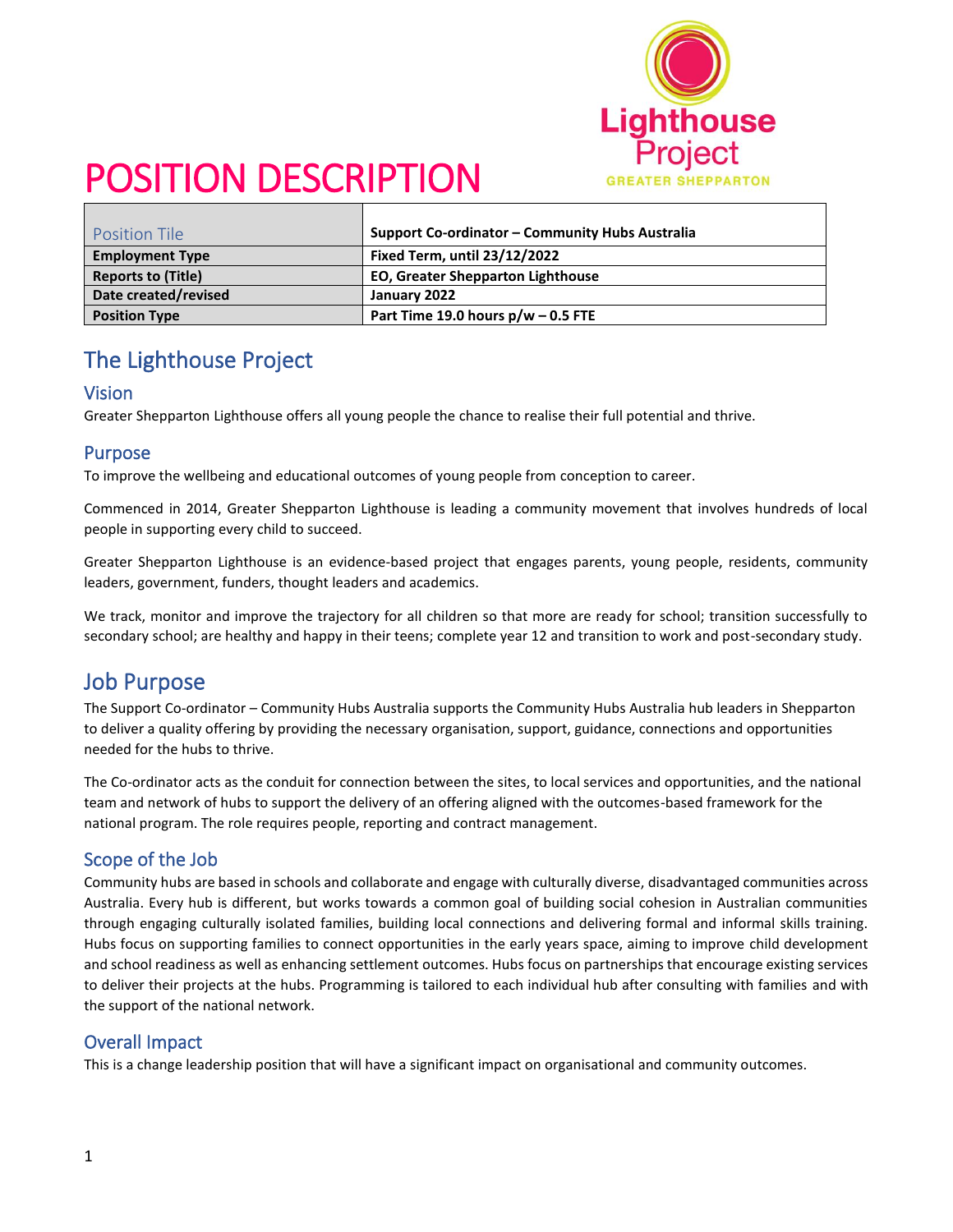

The aim is to deliver significant change in the outcomes for young people in Greater Shepparton using a collective impact approach and adopting bold, enabling, catalytic, innovative, and collaborative ways of working, as well as working within the frameworks of Community Hubs Australia.

#### Special Features or Challenges

The special features or challenges of this role include:

- Data, analytics and research will support and inform the work.
- This role reflects the values of Greater Shepparton Lighthouse in the community.
- The role will require leadership and a flexible and innovative approach and excellent collaborative skills.
- Inevitably in change leadership tensions occur as new initiatives and ways of working are developed to challenge old paradigms.
- You will require resilience and a focused approach to outcomes.

## Level of Authority

Level of authority to approve expenditure as is table in the Delegated Authorities

\*Operating supplies, \$500˂ \*planning and project scope, up to \$1,000<

#### Constraints of Job Authority

Constraints to the job authority include operational expenditure and strategic planning direction.

#### Decisions Referred to Manager

Any decisions outside the level of authority to be referred to the EO, the Lighthouse. All publications/media and senior stakeholder engagement that could impact reputational risk, to be referred to the EO, the Lighthouse for consultation and review.

#### Sources of Guidance provided by the Organisation

| <b>Greater Shepparton</b><br>$\bullet$<br><b>Lighthouse Policies</b><br>and Procedures                  | Greater<br>$\bullet$<br>Shepparton<br><b>Lighthouse Code of</b><br><b>Conduct</b> | Greater<br>$\bullet$<br>Shepparton<br>Lighthouse<br>strategic<br>documents             | Greater<br>Shepparton<br>Lighthouse<br><b>Volunteer</b><br><b>Guidelines</b> |
|---------------------------------------------------------------------------------------------------------|-----------------------------------------------------------------------------------|----------------------------------------------------------------------------------------|------------------------------------------------------------------------------|
| <b>The Governance</b><br>$\bullet$<br>Institute Australia,<br>governance<br>principals and<br>standards | Work, Health &<br>$\bullet$<br>safety Act                                         | <b>Policies and</b><br>$\bullet$<br>procedures<br>relevant to settings<br>(eg Schools) | <b>Child Safe</b><br>$\bullet$<br><b>Standards</b><br><b>Victoria</b>        |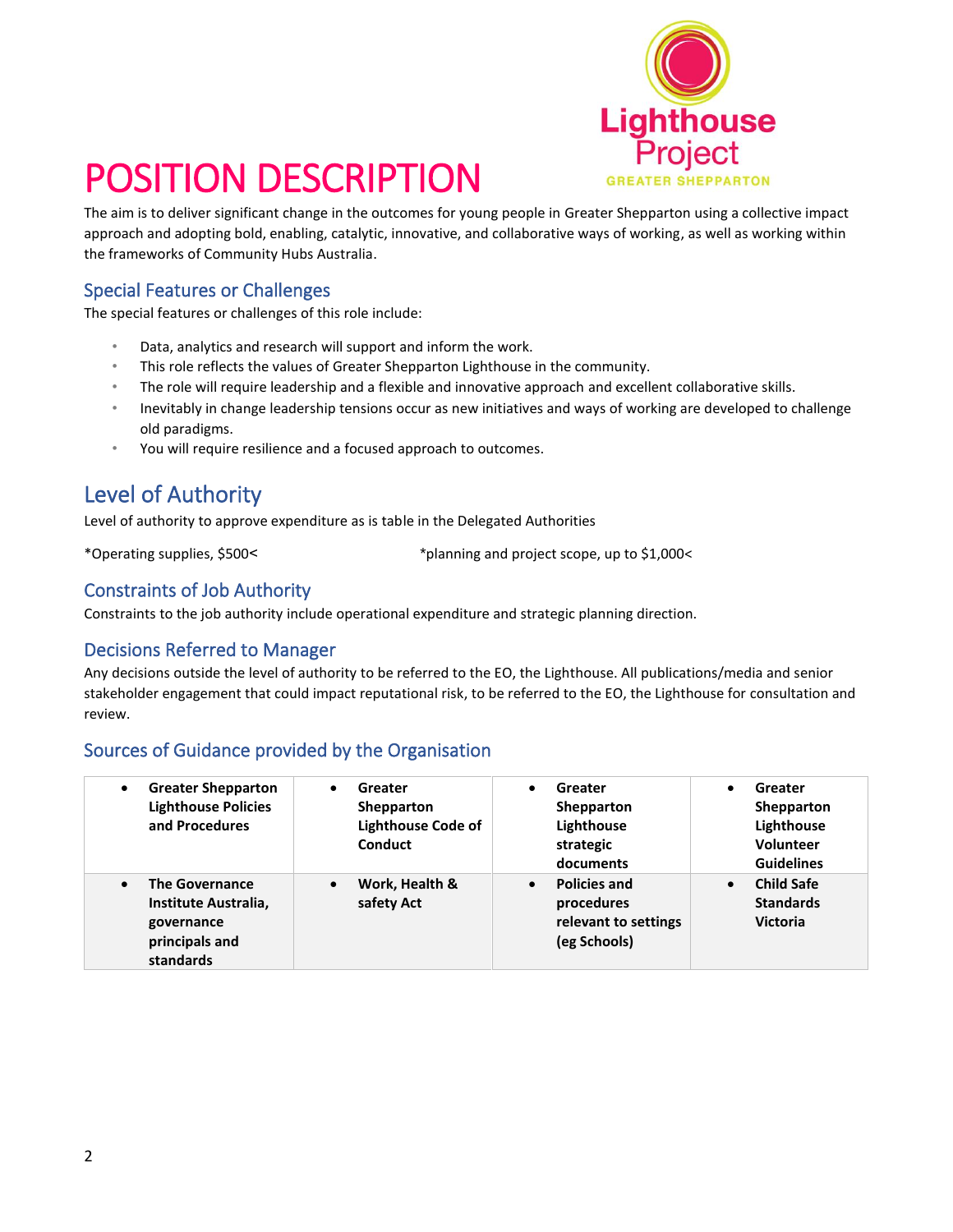

## Key Accountabilities

1. Hub leader engagement, collaboration and performance

- Develop systems and provide guidance to support the hub leaders connect with their school and local community.
- Encourage collaboration between the hub leaders by organising regular opportunities.
- Develop performance requirements and opportunities for continuous learning and improvement for the Hub Leaders.
- 2. Effective school leadership engagement and collaboration
	- Develop and implement engagement strategies to work with the Principals in the region.
	- Encourage collaboration with the school leadership to ensure engagement with the Hubs.
- 3. Data insights and learning to support hubs
	- Analyse the data provided by CHA and utilise the insights to support the hub leaders improve the quality of their hub.
	- Source additional data sources to support the hub leaders improve the quality of their hub.
- 4. Community engagement
	- Identify and engage with key stakeholders/committees and relationships to deliver clear outcomes for Community Hubs.
	- Support hub leaders to understand their local networks and connect with local service providers.
- 5. Peer leadership and support
	- Establish and facilitate a peer learning and support network across other support agencies.
	- Champion the hubs and create connections within Lighthouse and across other related programs.